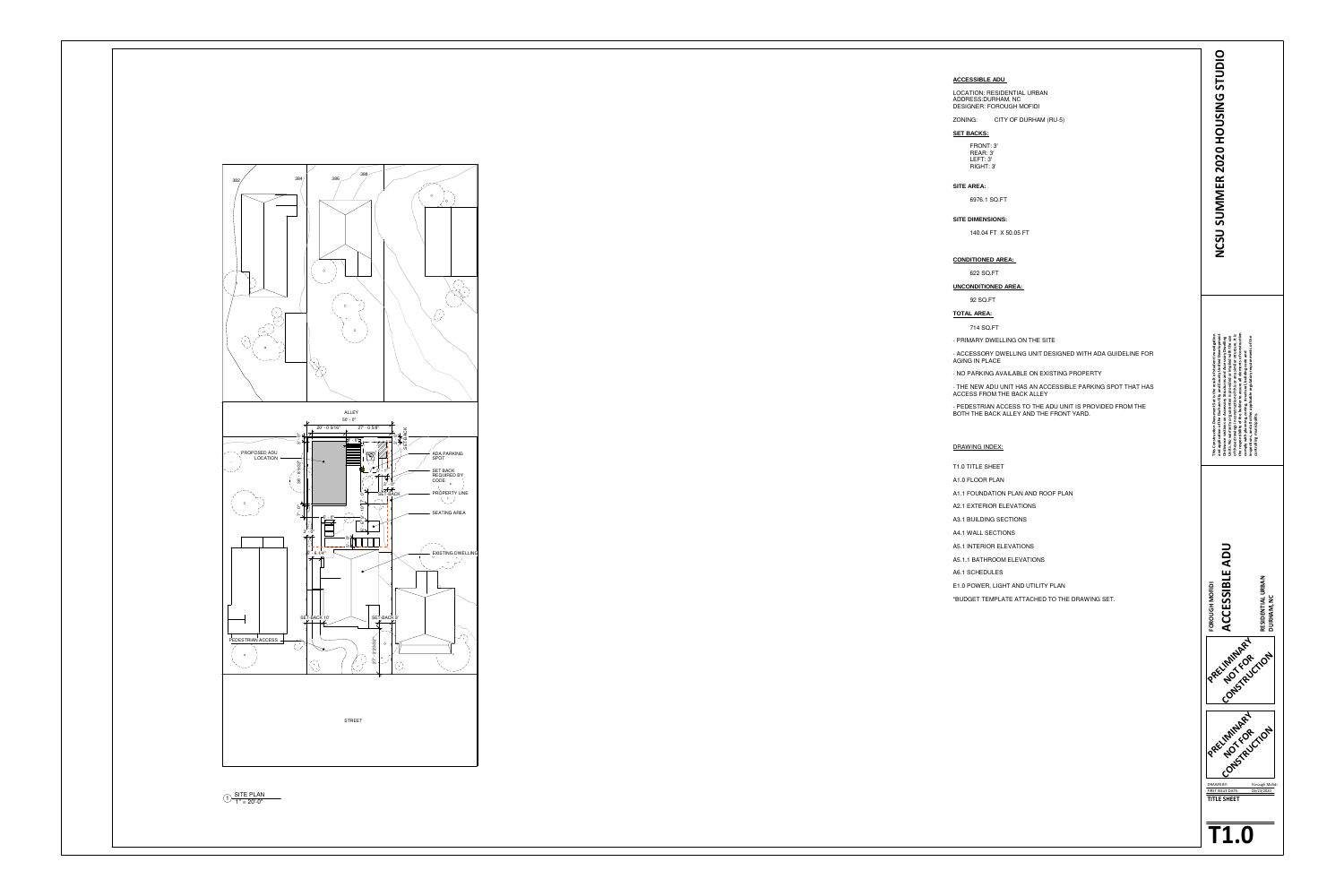![](_page_1_Figure_0.jpeg)

![](_page_1_Figure_1.jpeg)